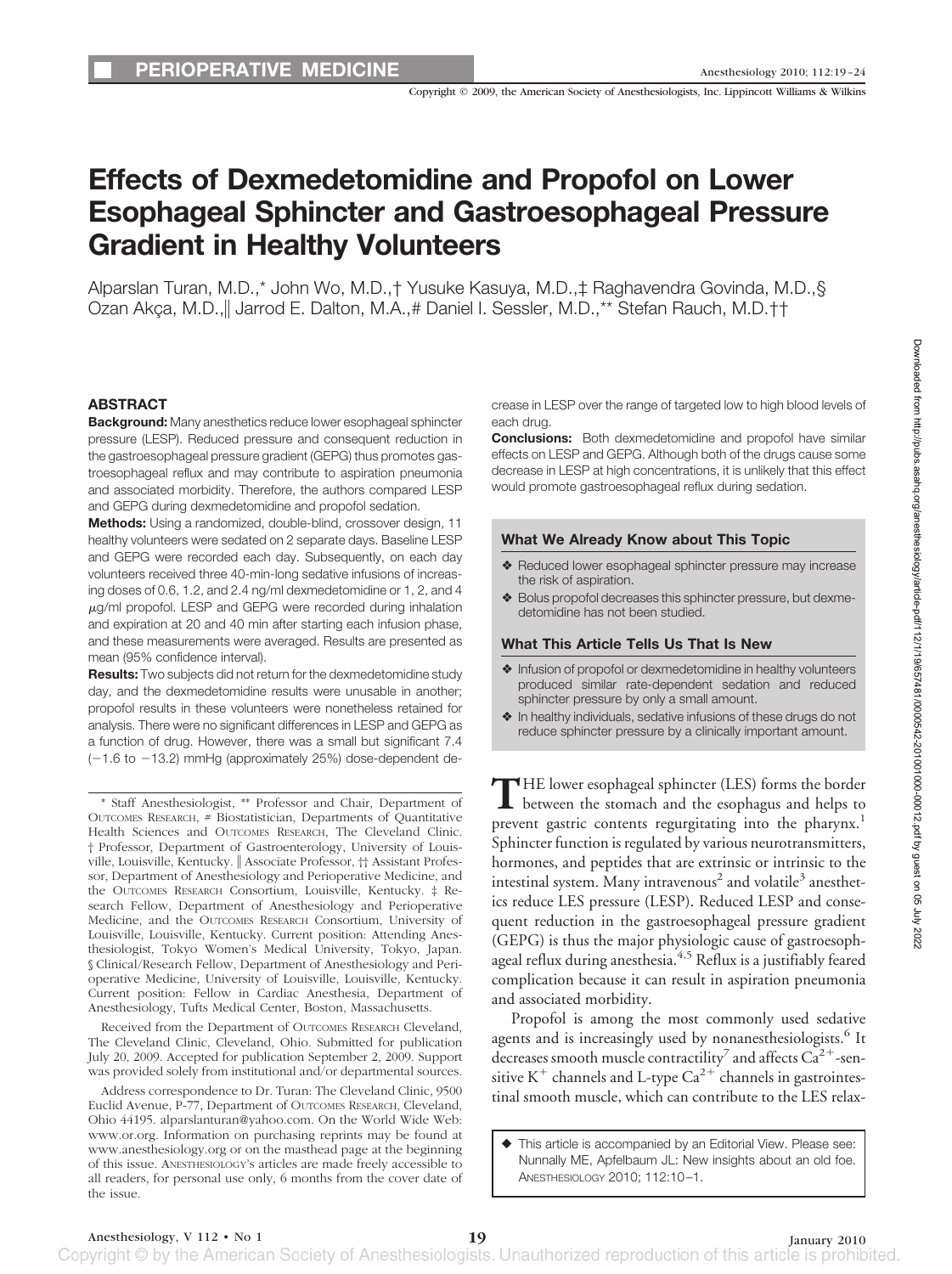ation.8 Nitric oxide and nitric oxide donors have been shown to induce relaxation of smooth muscle of the LES. Propofol induces nitric oxide production through the activation of nitric oxide synthase<sup>9</sup> and may thus reduce esophageal sphincter tone and barrier pressure, thereby increasing the risk of aspiration. However, the dose-dependent effects of propofol on LESP remain unclear, especially in the context of a continuous infusion as might be used during sedation. $10,11$ 

Lower esophageal sphincter tone is regulated by both sympathetic and parasympathetic nerves. Presynaptic  $\alpha_2$  adrenoceptors are present on cholinergic neurons in various gastrointestinal and other tissues.<sup>12,13</sup> Endogenous noradrenalin generally inhibits gastrointestinal tract muscles by reducing acetylcholine release from cholinergic motor neurons *via* presynaptic  $\alpha_2$  adrenoceptors.<sup>12,13</sup> And as with propofol, dexmedetomidine is a potent activator of nitric oxide synthase and increases endogenous nitric oxide, which in turn may decrease LESP.<sup>14-16</sup> Finally, dexmedetomidine administration exacerbates vagal effects, $17$  which relax the LES.<sup>18</sup> Therefore, although the effects of dexmedetomidine on LES function remain unknown, there are compelling reasons to expect the drug to reduce tone and increase the risk of aspiration.

We therefore determined the dose-dependent effects of propofol and dexmedetomidine on LESP and GEPG. Specifically, we tested the hypothesis that dexmedetomidine reduces LESP and GEPG less than propofol does.

## **Materials and Methods**

With approval from the Human Studies Committee of University of Louisville (Louisville, Kentucky), healthy volunteers were recruited by advertisements in the local newspapers, flyers posted at the local universities, and other measures. Eleven healthy volunteers aged 18 – 40 yr were enrolled in the study. Each provided written informed consent and had a detailed prestudy medical history assessment and physical examination. Exclusion criteria included obesity with body mass index more than 30 kg/m<sup>2</sup>, pregnancy, drug or alcohol abuse, heartburn more than once per week, history of gastroesophageal reflux disease, or history of any esophagus or stomach surgery.

None of the volunteers took medications likely to alter gastroesophageal sphincter pressure. Prohibited drugs included anticholinergics (including atropine, glycopyrrolate), dopamine and derivatives, sodium nitroprusside, ganglionic blockers, antihistamines, corticosteroids, topical nicotine, tricyclic antidepressants,  $\beta$ -adrenergic stimulants, opiates, and oral contraceptives.

## *Protocol*

We used a randomized, crossover design. Upon arrival on the first study day, volunteers were randomly allocated to propofol or dexmedetomidine sedation according to a computergenerated randomization. Treatment allocations were maintained in sequentially numbered opaque envelopes. Each volunteer participated on two separate study days, separated by at least 7 days. Study drugs were prepared by an independent investigator, and subjects were blinded to assignments. Oxygen, 2 l/min, was given through a nasal catheter. An 18-gauge catheter was inserted into a forearm vein for fluid maintenance and drug administration. Lactated Ringer's solution was infused at a rate of 1.5 ml  $\cdot$  kg<sup>-1</sup>  $\cdot$  h<sup>-1</sup>.

Propofol and dexmedetomidine were given *via* targetcontrolled infusion using a Harvard infusion pump (Harvard Clinical Technology, Inc., South Natick, MA) driven by STANPUMP software## using the Schnider model.<sup>19</sup> Propofol was given in increasing steps to target effect-site concentrations of 1, 2, and 4  $\mu$ g/ml ("low," "medium," and "high" propofol doses); dexmedetomidine was given to target plasma concentrations of 0.6, 1.2, and 2.4 ng/ml ("low," "medium," and "high" dexmedetomidine doses). Each concentration was maintained for 40 min and then, immediately after point assessment, increased to the next higher concentration.

#### *Measurements*

Monitoring included electrocardiogram, noninvasive systolic and diastolic arterial pressure, heart rate, pulse oxygen saturation, end-tidal carbon dioxide, and Bispectral Index (BIS) (BIS® XP 3.4 monitor; Aspect Medical Systems, Newton, MA). Sedation level was evaluated every 5 min with the Observer's Assessment of Alertness/Sedation Scale.<sup>20</sup> Defined adverse effects were noted, including nausea, vomiting, headache, desaturation, hypoventilation, bronchospasm, hypotension, hypertension, bradycardia, tachycardia, and arrhythmias.

An esophageal manometry probe was passed transnasally, without local or topical anesthesia, until all four pressure sensors (5-cm spacing) were in the stomach as confirmed by simultaneous increases in all four pressures during inspiration. The LES was identified using the station pull-through technique at 1-cm intervals as described by Mittal*et al.*21The LES end-expiratory pressure and the superior margin of LES, where the LES pressure decreased to esophageal baseline pressure, were determined by the mean of the measurements from each of the four pressure-channels.

The catheter was perfused with water at the rate of 0.5 ml/min per channel using a low compliance system (Arndorfer Medical Specialties, Greensdale, WI) and connected to pressure transducers (Statham Lab Inc., Hato Rey, Puerto Rico). Transducers convert the pressure measurements into computer tracing using the Medtronic Polygram software (Medtronic Inc., Minneapolis, MN), and the transducers were set to zero at the midchest position and calibrated before each measurement. The pressure tracings were recorded continuously using a multichannel recording system. This technique is well established and is used clinically to evaluate

the STANPUMP program. Available at: http://www.opentci.org. hique is well established and ccessed January 10, 2009. Accessed January 10, 2009.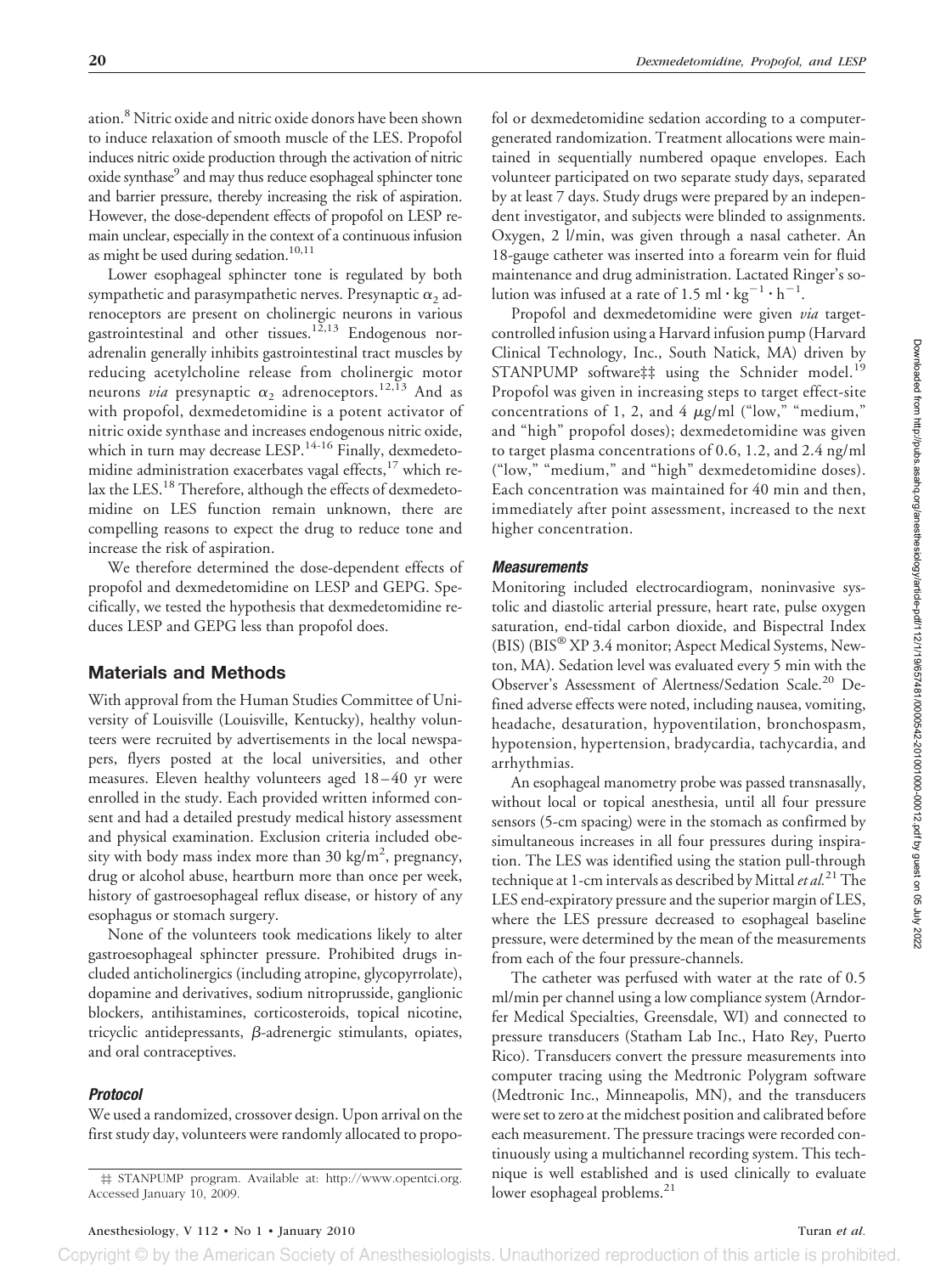Distal esophageal peristaltic pressure was defined by the mean peristaltic pressure 3 and 8 cm above the LES with at least 10 wet swallows at the first baseline measurement. Infusion of the designated sedative (propofol or dexmedetomidine) was begun after recording baseline gastric, LES, and distal esophageal peristaltic pressures. Pressures were again recorded after 20 and 40 min of sedative infusion at each concentration. Esophageal and gastric pressures were evaluated by an investigator blinded to drug and dose allocations.

#### *Statistical Analysis*

For each of the primary outcomes (LESP and GEPG), a linear mixed model (adjusting for correlation between multiple measurements observed within a volunteer) was fitted with fixed effects for the baseline value of the outcome variable (LESP and GEPG), drug, and dose (dose was analyzed as baseline, low, medium, and high across the two drugs).

The association between drug and the two respective outcomes and the association between dose level and the two respective outcomes were evaluated by F tests. The Tukey– Kramer method was used to adjust confidence limits and *P* values to maintain an outcome-specific type 1 error rate of 0.05.

To assess whether or not the association between drug and each outcome was dependent on dose level, we tested the interaction between drug and dose level within the multivariable models (F test, using a significance criterion of 0.10). Covariables systolic and diastolic arterial pressure, heart rate, pulse oxygen saturation, and end-tidal carbon dioxide were modeled in a similar manner to the primary outcomes LESP and GEPG.

Results are presented as mean  $\pm$  SD or mean (95% confidence interval). SAS software version 9.2 (SAS Institute, Cary, NC) and R software version 2.8.1 (The R Foundation for Statistical Computing, Vienna, Austria) were used for all statistical analysis.

#### **Results**

Eleven volunteers (three women and eight men) participated; they were aged 24  $\pm$  4 yr, had a body weight of 70  $\pm$  12 kg, and were 175  $\pm$  5 cm tall. Two volunteers participated on only 1 of the study days (both propofol), and the results from 1 dexmedetomidine study day proved unusable because of technical difficulties that were not appreciated during data acquisition.

Lower esophageal sphincter pressure was similar with each drug at baseline and each dose. The estimated difference (Tukey–Kramer-adjusted 95% confidence interval) in mean LESP between dexmedetomidine and propofol, regardless of the sedative dose administered, was only  $-1.4$  (-5.1 to -2.3) mmHg. This difference was not statistically significant (Tukey–Kramer-adjusted  $P = 0.39$ , mixed model F test). The difference between drugs was not significantly related to the dose level, which is to say the interaction between drug and dose was insignificant  $(P = 0.63)$ .



# **Dose Level**

Fig. 1. Lower esophageal sphincter pressure (LESP) at baseline and as a function of dose, adjusting for the intrasubject correlation among repeated measurements using a linear mixed model among 11 healthy volunteers. *Error bars* represent 95% confidence intervals for the mean. Low, Medium, and High correspond, respectively, to doses of 0.6, 1.2, and 2.4 ng/ml for dexmedetomidine and 1, 2, and  $4 \mu$ g/ml for propofol.

Lower esophageal sphincter pressure was slightly (and not significantly) greater than baseline with low-dose sedation. However, there was then a significant dose-dependent decrease in LESP, with a 23% (propofol) to 31% (dexmedetomidine) reduction over the range from low to high dose. Specifically, LESP was 7.4  $(-1.6 \text{ to } -13.2)$  mmHg lower with high-dose than low-dose sedation ( $P = 0.01$ ; fig.1).

Gastroesophageal pressure gradient was comparable at baseline with each drug, and there was no apparent effect of increasing drug dose. The two drugs under study did not



Fig. 2. Gastroesophageal pressure gradient (GEPG) at baseline and as a function of dose, adjusting for the intrasubject correlation among repeated measurements using a linear mixed model among 11 healthy volunteers. *Error bars* represent 95% confidence intervals for the mean. Low, Medium, and High correspond, respectively, to doses of 0.6, 1.2, and 2.4 ng/ml for dexmedetomidine and 1, 2, and  $4 \mu g$ /ml for propofol.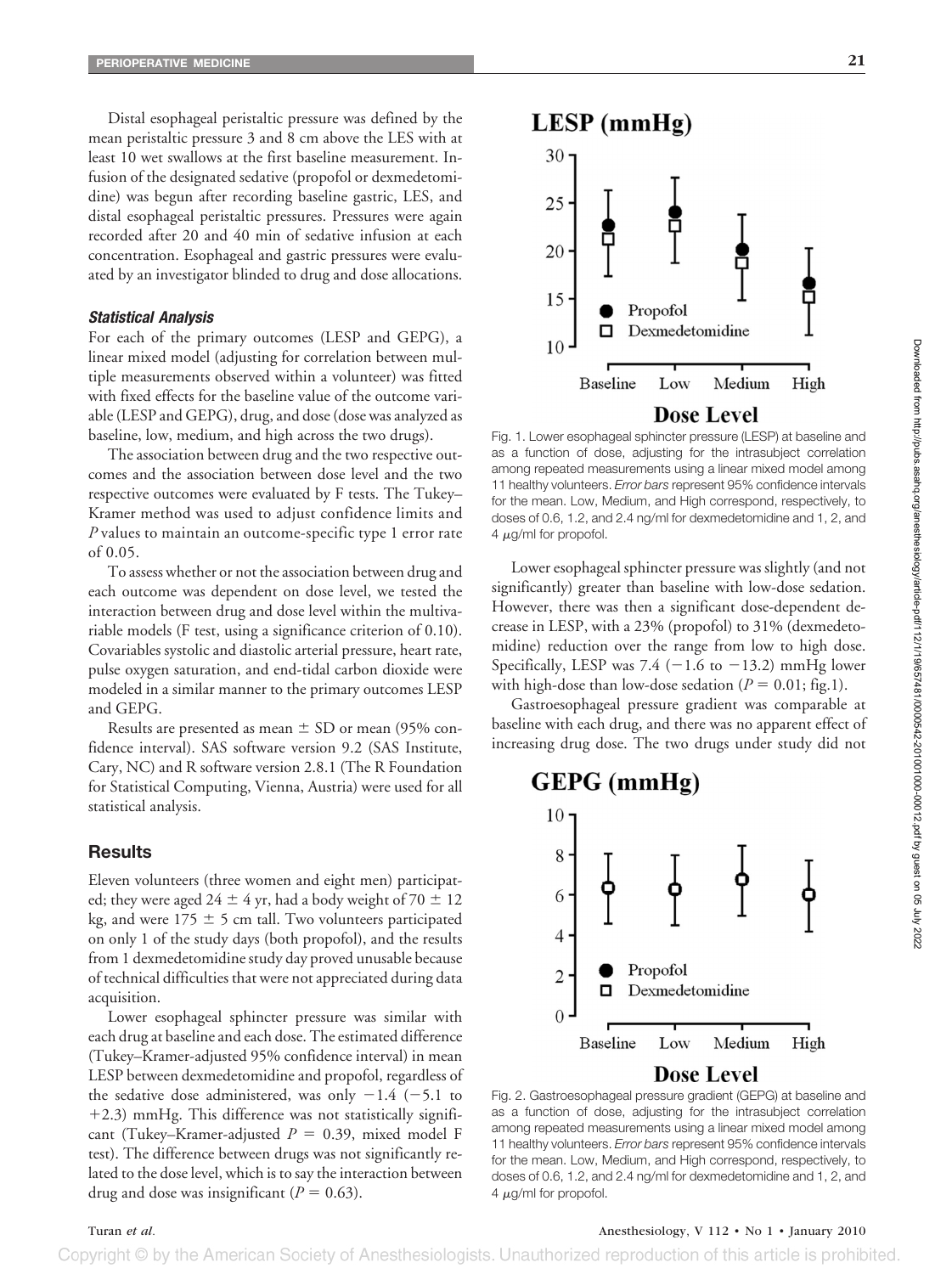|                                                   | Difference (adjusted 95% CI) in Means*                                   |                                                      | P Value*            |              |
|---------------------------------------------------|--------------------------------------------------------------------------|------------------------------------------------------|---------------------|--------------|
|                                                   | <b>LESP</b>                                                              | <b>GEPG</b>                                          | <b>LESP</b>         | <b>GEPG</b>  |
| Drug (dexmedetomidine $-$ propofol)<br>Dose level | $-1.4$ (-5.1 to +2.3)                                                    | $-0.0$ ( $-1.5$ to $+1.4$ )                          | 0.39                | 0.99         |
| $Low - baseline$<br>Medium $-$ baseline           | $+1.4$ (-4.3 to +7.1)                                                    | $-0.1$ (-2.3 to +2.1)                                | 0.92<br>0.63        | 0.99<br>0.96 |
| $High - baseline$                                 | $-2.5$ ( $-8.2$ to $+3.2$ )<br>$-6.1$ ( $-11.9$ to $-0.3$ ) <sup>+</sup> | $+0.4$ (-1.8 to +2.6)<br>$-0.3$ ( $-2.6$ to $+1.9$ ) | $0.04$ <sup>+</sup> | 0.97         |
| Medium $-$ low<br>$High - low$                    | $-3.9$ ( $-9.6$ to $+1.8$ )<br>$-7.4$ ( $-13.2$ to $-1.6$ ) <sup>+</sup> | $+0.5$ (-1.7 to +2.7)<br>$-0.3$ ( $-2.5$ to $+2.0$ ) | 0.27<br>$0.01+$     | 0.93<br>0.99 |
| $High - medium$                                   | $-3.5$ ( $-9.3$ to $+2.3$ )                                              | $-0.7$ ( $-3.0$ to $+1.5$ )                          | 0.36                | 0.80         |

**Table 1.** Differences in LESP and GEPG as a Function of Drug and Dose

\* Confidence intervals (CIs) and *P* values were adjusted using the Tukey–Kramer method for repeated measurements to maintain an overall type 1 error rate of 0.05 for the study. † Statistically significant Tukey–Kramer-adjusted *P* value.  $GEPG =$  gastroesophageal pressure gradient; LESP = lower esophageal pressure.

significantly differ on mean GEPG ( $P = 0.99$ ); the difference in mean GEPG (Tukey–Kramer-adjusted 95% confidence interval) between dexmedetomidine and propofol was  $-0.0$  ( $-1.5$  to  $+1.4$ ) mmHg. This estimated difference was not significantly related to the dose level  $(P = 0.67)$ , and furthermore (regardless of drug administered), dose level was not independently associated with GEPG ( $P = 0.83$ ; fig. 2 and table 1).

Mean arterial pressure, heart rate, pulse oxygen saturation, BIS, and end-tidal carbon dioxide values at baseline and at each drug concentration are presented in figure 3. Propofol and dexmedetomidine significantly differed for mean arterial pressure and heart rate  $(P = 0.001$  for each; fig. 3).

# **Discussion**

Baseline LESP and the GEPG were within the normal range,<sup>10</sup> suggesting that our manometry system worked properly and that the volunteers were in fact healthy. At each of the three doses tested, the effects on LESP were virtually identical for propofol and dexmedetomidine. Specifically, we found that the drugs under study did not differ in mean LESP by an amount any greater than 5.1 mmHg (with 95% confidence) and likewise, the difference in mean GEPG was not more than 1.5 mmHg, regardless of the dose administered. Clinical decisions about which to choose for sedation should therefore be based on characteristics other than their effects on LESP.

Propofol and dexmedetomidine each produced a comparable linear reduction in LESP. However, the effect was small, being only approximately 7 mmHg over the entire dose range. Although there is a reported correlation between LESP and reflux,  $4,5$  there is not currently a distinct LESP below which the risk of reflux increases substantially.<sup>1,3</sup> It nonetheless seems unlikely that a reduction of only approximately 25% will prove clinically important.

Our conclusion that neither drug much increases aspiration risk is supported by the further observation that neither propofol nor dexmedetomidine had any significant effect on GEPG—which may be the more important protection against reflux— even at the highest tested drug doses. Our results are generally consistent with two previous volunteer studies in which bolus doses of 0.3, 0.9, and 1 mg/kg propofol had little effect on LESP and barrier pressure.<sup>10,11</sup> Therefore, clinicians might better focus on other side effects of propofol and dexmedetomidine, such as respiratory depression and bradycardia.

There is also little reason to believe that other available sedatives produce much less reduction in LESP. The effects of benzodiazepines on LESP are controversial; studies with midazolam show some decrease or no change.<sup>22,23</sup> Similarly,



Fig. 3. Average mean arterial pressure (MAP), heart rate (HR; beats/ min [BPM]), pulse oximetry (Spo<sub>2</sub>), end-tidal carbon dioxide concentration (ETco<sub>2</sub>), and Bispectral Index (BIS) over four dose levels of propofol and dexmedetomidine. Means are estimated using a linear mixed model (which adjusts for any correlation present among repeated measures within a volunteer) incorporating fixed effects for drug and dose; *error bars* represent 2 SEMs. Propofol and dexmedetomidine significantly differed for MAP ( $P = 0.001$ ) and HR ( $P =$ 0.001). \* Significant dose differences from baseline.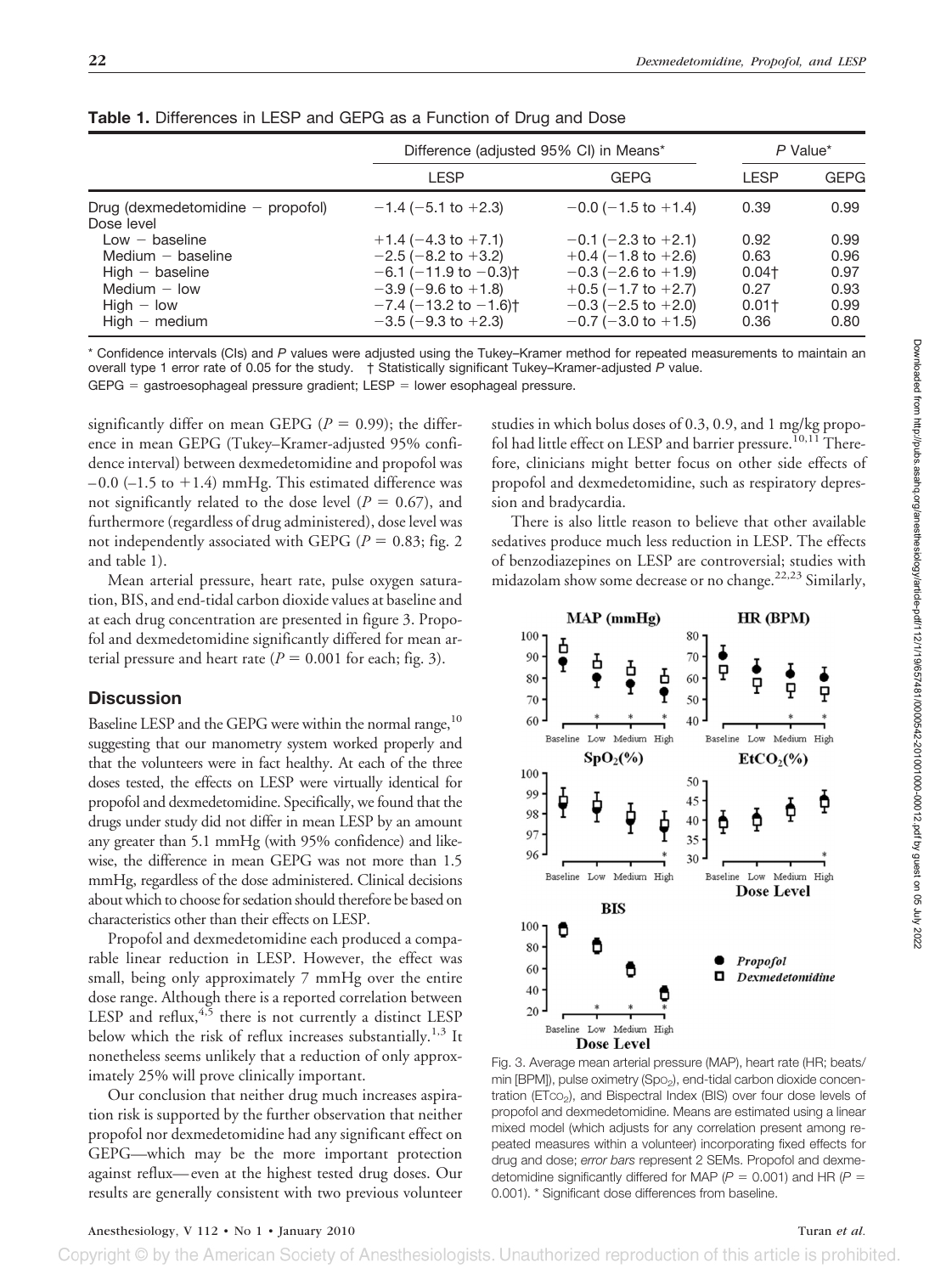Hall *et al.* <sup>24</sup> showed that diazepam reduced the amplitude of the LESP. In contrast, Weihrauch *et al.*<sup>25</sup> demonstrated no significant change in LESP after administration of 5 and 10 mg diazepam and an unexpected transient increase in LESP after 20 mg diazepam. Controversy continues with the opioids; *e.g.*, morphine<sup>18</sup> and meperidine<sup>24,26</sup> have been reported to decrease LESP, but there is also reportedly a slight increase in LESP with morphine<sup>27</sup> and no effect with remifentanil.<sup>10</sup>

Dexmedetomidine and propofol are both widely used, usually for similar indications, but each drug has unique properties. For example, dexmedetomidine is an effective sedative but leaves patients easily aroused. In contrast, propofol is short acting and easy to titrate. Low-dose propofol only minimally depresses tidal volume and minute ventilation,<sup>28</sup> although higher doses can depress the hypoxic ventilatory response and cause apnea.<sup>29</sup> Dexmedetomidine, in contrast, provides better respiratory stability and does not cause ventilatory depression even in high doses.<sup>30</sup> Nonetheless, we were unable to identify significant differences between the drugs in ventilation or pulse oxygen saturation values at any of the doses we tested.

Both propofol and dexmedetomidine reduced mean arterial pressure, but the reduction was significantly greater during propofol. The hypotensive effects of propofol are well known; dexmedetomidine can also cause hypotension, but there is a biphasic dose response with an initial hypotension replaced with hypertension at higher doses.<sup>31</sup> Our results are consistent with previous reports showing that dexmedetomidine reduces heart rate more than propofol.<sup>30</sup> However, none of the hemodynamic responses to either drug at any dose required intervention, suggesting that the effects are of little consequence in otherwise healthy subjects.

Unlike volatile anesthetics, which can be directly compared on the basis of minimum alveolar concentration (MAC) fractions, there is no certain way to determine comparability of sedatives. Therefore, we chose our "low," medium," and "high" target plasma concentrations based on clinical experience with the goal of spanning the range from moderate sedation to nearly a full general anesthetic. For example, MAC<sub>awake</sub> for propofol is approximately 2  $\mu$ g/ml<sup>32</sup> which was our medium dose. Dexmedetomidine administered at a plasma concentration of 1.25 ng/ml, which was our medium dose, caused moderate sedation, and higher dose was associated with deep sedation and even unresponsiveness.<sup>31</sup>

The BIS is probably the best single measure of hypnotic effect and has been used with propofol $33,34$  and dexmedetomidine<sup>35</sup> sedation. The BIS values were virtually identical with each drug, suggesting that the doses we used in fact produced comparable degrees of sedation. Furthermore, BIS values decreased linearly from approximately 100 before drug administration to approximately 40 at the highest concentration. A BIS of 40 is a level associated with general anesthesia and supports our contention that the range of plasma concentrations we tested is clinically relevant. A corollary is that few patients will actually experience the amount of LESP depression we observed at the highest drug concentrations.

A limitation of our study is that it was conducted in healthy volunteers under controlled conditions; results may well differ in patients with various diseases or taking various drugs or various surgical stimuli— especially those affecting esophageal function. Similarly, responses may differ with longer-term use in critical care setting. We did not confirm plasma concentrations, instead depending on target concentrations. However, the pharmacokinetic models we used are well established and remarkably accurate and precise.

In summary, the effects of three different doses of dexmedetomidine and propofol on LESP and GEPG were similar. Increased sedation, independent of the drug used, decreased LESP. However, even at high concentrations, the reductions produced by propofol or dexmedetomidine were small and therefore unlikely to provoke gastroesophageal reflux during sedation in healthy volunteers with no gastrointestinal system problems.

The authors thank the University of Louisville Hospital (Louisville, Kentucky) Gastrointestinal Endoscopy facility and their staff for their continuous support throughout the study.

#### **References**

- 1. Richter JE: Gastrooesophageal reflux disease. Best Pract Res Clin Gastroenterol 2007; 21:609 –31
- 2. Smith G, Dalling R, Dougan LR, Williams TI: The effect of thiopentone and suxamethonium on gastrooesophageal pressure gradients. Br J Anaesth 1978; 50:76 –7
- 3. Cotton BR, Smith G: The lower oesophageal sphincter and anaesthesia. Br J Anaesth 1984; 56:37– 46
- 4. Ahtaridis G, Snape WJ Jr, Cohen S: Lower esophageal sphincter pressure as an index of gastroesophageal acid reflux. Dig Dis Sci 1981; 26:993– 8
- 5. Haddad JK: Relation of gastroesophageal reflux to yield sphincter pressures. Gastroenterology 1970; 58:175– 84
- 6. Seeff LC, Richards TB, Shapiro JA, Nadel MR, Manninen DL, Given LS, Dong FB, Winges LD, McKenna MT: How many endoscopies are performed for colorectal cancer screening? Results from CDC's survey of endoscopic capacity. Gastroenterology 2004; 127:1670 –7
- 7. Fujii Y, Hoshi T, Takahashi S, Toyooka H: Propofol decreases diaphragmatic contractility in dogs. Anesth Analg 1999; 89:1557– 60
- 8. Kovac JR, Preiksaitis HG, Sims SM: Functional and molecular analysis of L-type calcium channels in human esophagus and lower esophageal sphincter smooth muscle. Am J Physiol Gastrointest Liver Physiol 2005; 289:998 –1006
- 9. Bagcivan I, Gursoy S, Yildirim MK, Kaya Temiz T, Yildirim S, Yilmaz A, Turan M: Investigation of relaxant effects of propofol on sheep sphincter of Oddi. Pancreatology 2007;  $\bar{7}$ :174 –9
- 10. Thorn K, Thorn SE, Wattwil M: The effects of cricoid pressure, remifentanil, and propofol on esophageal motility and the lower esophageal sphincter. Anesth Analg 2005; 100:1200 –3
- 11. Ahlstrand R, Leon A, Thörn SE, Wattwil M: Effects of propofol on esophageal sphincters, measured with solidstate high-resolution manometry (abstract). ANESTHESIOL-OGY 2008; 109:A1135
- 12. McIntyre AS, Thompson DG, Burnham WR, Walker E: The effect of alpha-1-adrenoreceptor agonist and antagonist administration on human upper gastrointestinal transit and motility. Aliment Pharmacol Ther 1992; 6:415–26
- 13. Blandizzi C: Enteric alpha-2 adrenoceptors: Pathophysio-